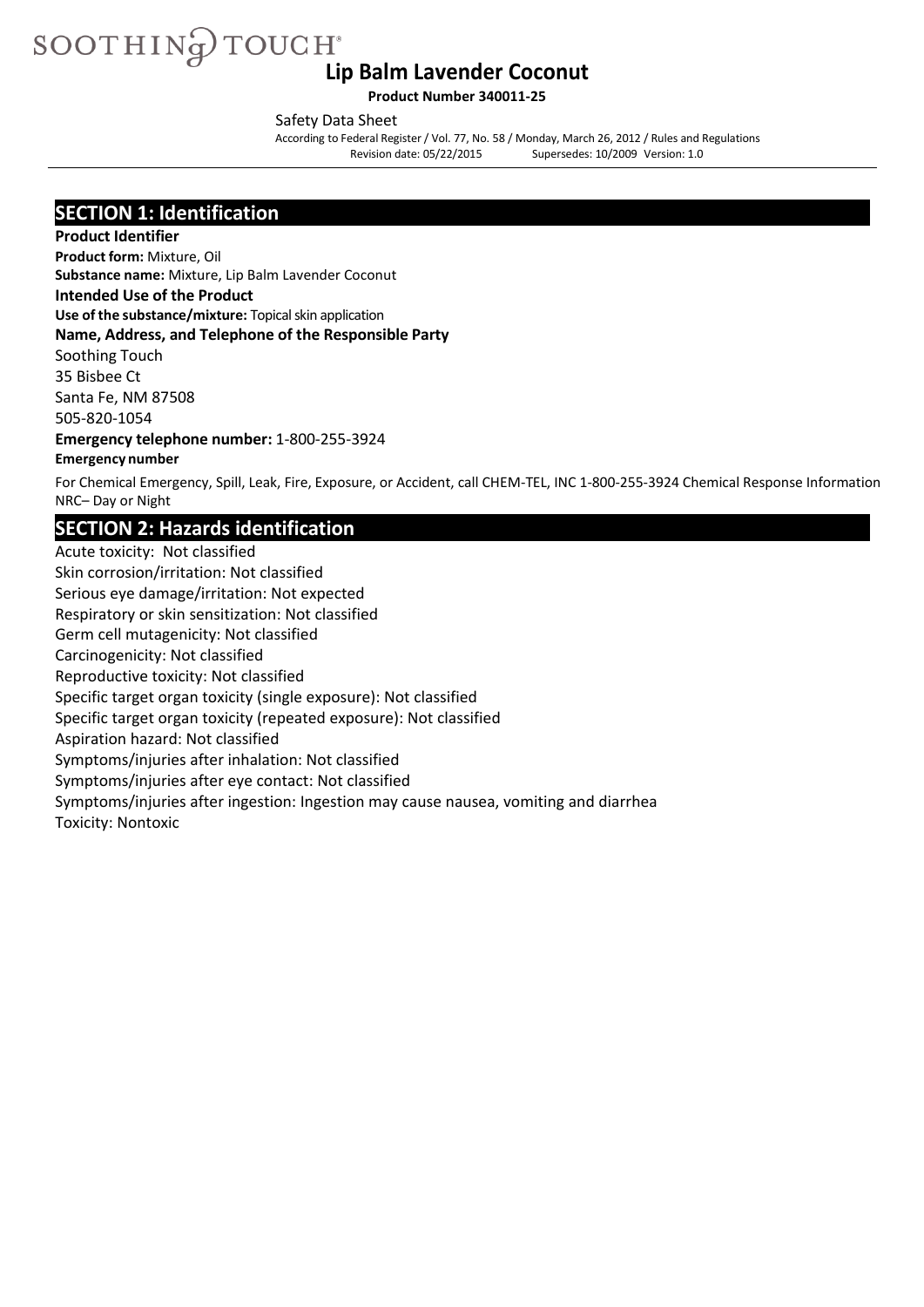#### Safety Data Sheet

According to Federal Register/ Vol. 77, No. 58 / Monday, March 26, 2012 / Rules and Regulations

# **SECTION 3: Composition/information on ingredients**

| <b>Mixture</b>                                                         |                     |                     |
|------------------------------------------------------------------------|---------------------|---------------------|
| <b>Name</b>                                                            | CAS#                | %                   |
| Organic Palm Wax                                                       | 8021-56-5           | $30 - 50$           |
| Helianthus annuus (Sunflower seed) Oil                                 | 8001-21-6           | $5 - 15$            |
| Carthamus tinctorius oil (Safflower seed) Oil                          | 8001-23-8           | $5 - 15$            |
| Castor (Ricinus communis) Oil                                          | 8001-79-4           | $20 - 50$           |
| Vitis vinifera seed (Grapeseed) Oil                                    | 8024-22-4           | $5 - 15$            |
| Prunus armeniaca (Apricot kernel) Oil                                  | 72869-69-3          | $2 - 10$            |
| Theobroma cacao (Cocoa) Butter                                         | 8002-31-1           | $1 - 5$             |
| Butyrospermum parkii fruit (Shea) butter                               | 1194043-92-0        | $1 - 5$             |
| Candelilla wax                                                         | 8006-44-8           | $1 - 5$             |
| Organic Olive Oil                                                      | 8001-25-0           | >1                  |
| Organic Calendula Oil                                                  | 70892-20-5          | >1                  |
| Tocopherol (Vitamin E)                                                 | $59-02-9$           | >1                  |
| Other ingredients Misc. (essential oils, flavors, edible herb powders) | <b>Trade Secret</b> | <b>Trade Secret</b> |

# **SECTION 4: First aid measures**

#### **Description of first aid measures**

**First-aid measures general**: Never give anything by mouth to an unconscious person. If you feel unwell, seek medical advice (show the label where possible).

**First-aid measures after inhalation**: When symptoms occur: go into open air and ventilate suspected area. Remove to fresh air and keep at rest in a position comfortable for breathing. Call a POISON CENTER/doctor/physician if you feel unwell.

**First-aid measures after skin contact**: Remove contaminated clothing. Drench affected area with water for at least 15 minutes. **First-aid measures after eye contact**: Rinse cautiously with water for several minutes. Remove contact lenses, if present and easy to do. Continue rinsing.

**First-aid measures after ingestion**: Rinse mouth. Do NOT induce vomiting.

**Most important symptoms and effects, both acute and delayed Symptoms/injuries:** Mild eye irritation (not expected).

**Indication of any immediate medical attention and special treatment needed** 

If medical advice is needed, have product container or label at hand.

### **SECTION 5: Firefighting measures**

**Extinguishing media**

**Suitable extinguishing media:** Dry, Foam, Carbon dioxide, Fog, Skilled use of water spray

**Unsuitable extinguishing media:** Do not use a heavy water stream. A heavy water stream may spread burning liquid.

#### **Special hazards arising from the substance or mixture**

**Fire hazard:** Ordinary combustible hazards in a fire.

**Explosion hazard:** Not significant

**Reactivity:** Stable

#### **Advice for firefighters**

**Firefighting instructions:** Not significant

**Protection during firefighting:** Firefighters should wear full protective gear. Do not enter fire area without proper protective equipment, including respiratory protection.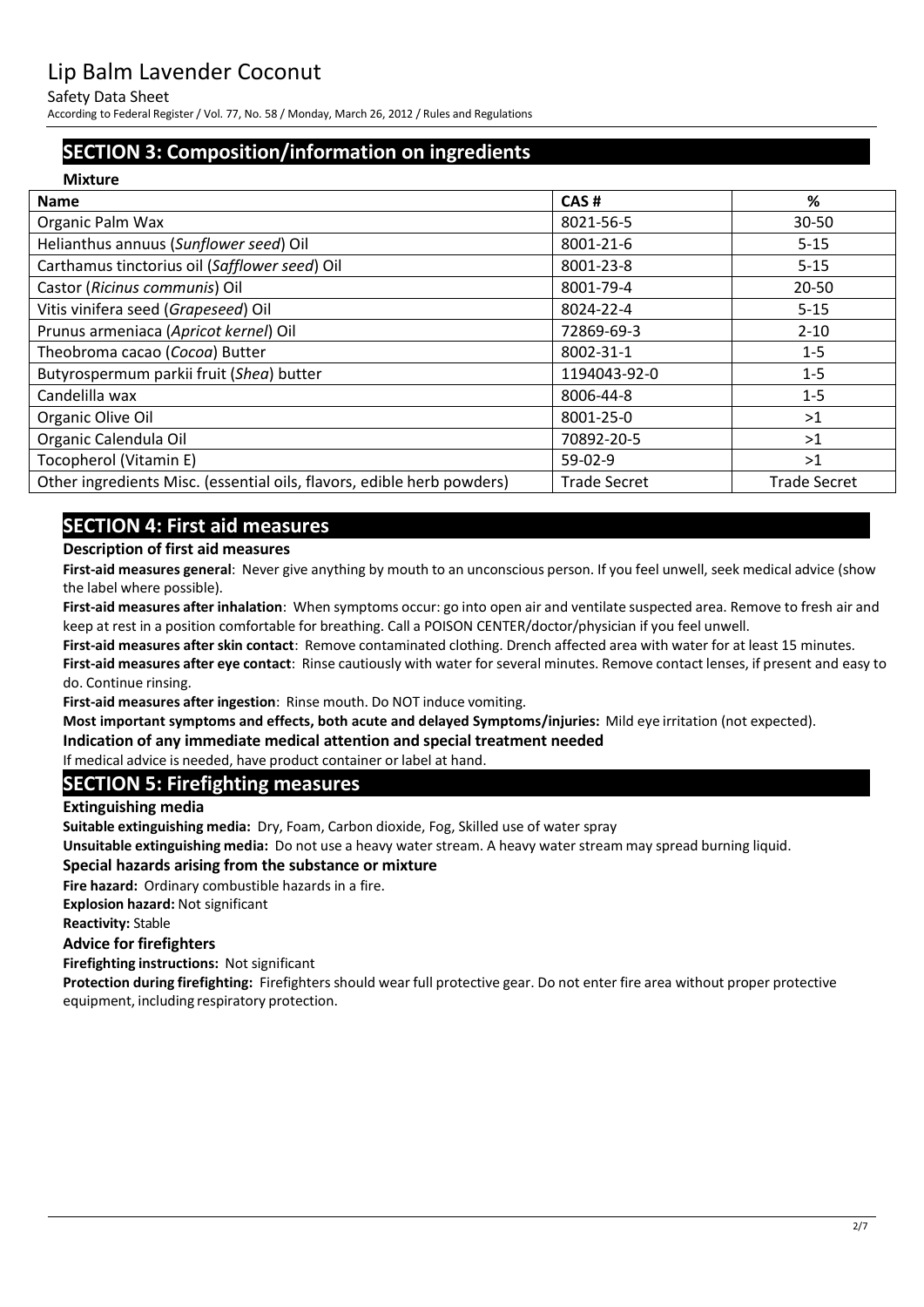#### Safety Data Sheet

According to Federal Register/ Vol. 77, No. 58 / Monday, March 26, 2012 / Rules and Regulations

### **SECTION 6: Accidental release measures**

#### **Personal precautions, protective equipment and emergency procedures**

**General measures**: Keep away from heat/sparks/open flames/hot surfaces. No smoking. Avoid breathing (vapor, mist). Use only outdoors or in a well-ventilated area. Handle in accordance with good industrial hygiene and safety practice.

#### **For non-emergency personnel**

**Protective equipment:** Use appropriate personal protection equipment (PPE).

**Emergency procedures:** Evacuate unnecessary personnel.

#### **For emergency responders**

**Protective equipment:** Equip cleanup crew with proper protection. Use appropriate personal protection equipment (PPE). **Emergency procedures:** Ventilate area.

### **Environmental precautions**

Prevent entry to sewers and public waters.

#### **Methods and material for containment and cleaning up**

**For containment:** Absorb and/or contain spill with inert material, then place in suitable container.

**Methods for cleaning up:** Clear up spillsimmediately and dispose of waste safely.

#### **Reference to other sections**

See heading 8, Exposure Controls and Personal Protection.

### **SECTION 7: Handling and storage**

#### **Precautions for safe handling**

**Additional hazards when processed:** Not significant

Precautions for safe handling: Keep away from heat/sparks/open flames/hot surfaces. No smoking. Avoid breathing mist, spray, vapors. Use only outdoors or in a well-ventilated area. Wear recommended personal protective equipment.

**Hygiene measures:** Handle in accordance with good industrial hygiene and safety procedures. Wash hands and other exposed areas with mild soap and water before eating, drinking, or smoking and again when leaving work.

#### **Conditions for safe storage, including any incompatibilities**

**Technical measures:** Not significant

**Storage conditions:** Store in a dry, cool and well-ventilated place. Keep container closed when not in use.

**Incompatible products:** None noted

**Incompatible materials:** None noted

**Storage area:** Store in a dry, cool and well-ventilated place.

**Special rules on packaging:** None noted

#### **Specific end use(s)**

Topical skin care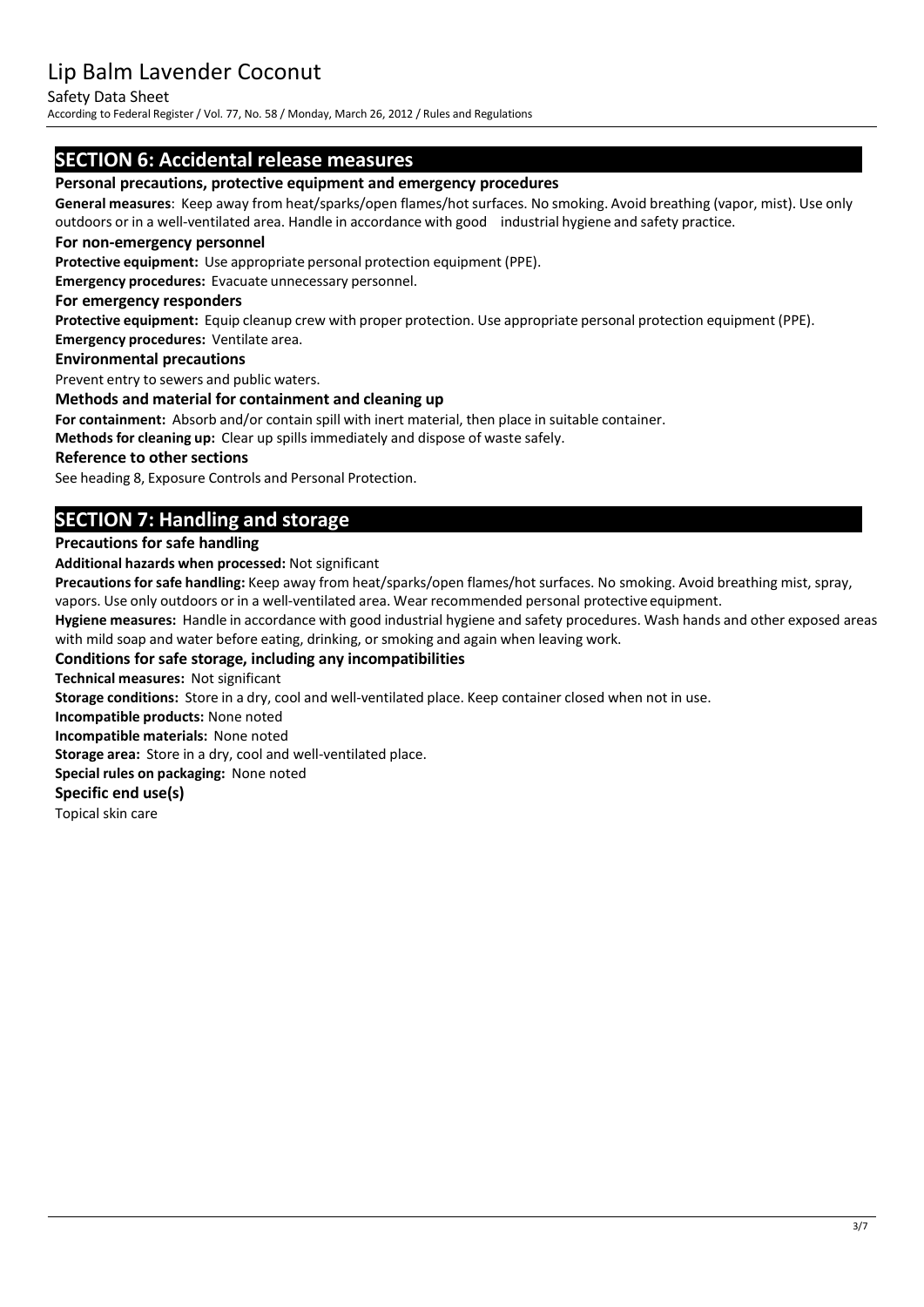#### Safety Data Sheet

According to Federal Register/ Vol. 77, No. 58 / Monday, March 26, 2012 / Rules and Regulations

# **SECTION 8: Exposure controls/personal protection**

**Control parameters**

j.

| <b>Exposure controls</b><br>Appropriate engineering controls | : Ensure all national/local regulations are observed.                                                                                                                   |
|--------------------------------------------------------------|-------------------------------------------------------------------------------------------------------------------------------------------------------------------------|
| Personal protective equipment                                | : Insufficient ventilation: wear respiratory protection.                                                                                                                |
|                                                              |                                                                                                                                                                         |
| Hand protection                                              | : None needed                                                                                                                                                           |
| Eye protection                                               | : Safety glasses                                                                                                                                                        |
| Skin and body protection                                     | : None needed                                                                                                                                                           |
| Respiratory protection                                       | : Not usually required under normal conditions of use. If exposure limits are exceeded<br>or irritation is experienced, approved respiratory protection should be worn. |
| Thermal hazard protection                                    | : None needed                                                                                                                                                           |
| Other information                                            | : When using, do not eat, drink or smoke.                                                                                                                               |

# **SECTION 9: Physical and chemical properties**

#### **Information on basic physical and chemical properties**

| <b>Physical state</b>            | Semisolid lipid                |
|----------------------------------|--------------------------------|
| Appearance                       | Semisolid lipid                |
| Color                            | Amber                          |
| Odor                             | Mild rose scent                |
| Odor threshold                   | No data available              |
| pH                               | No data available              |
| Relative evaporation rate        | No data                        |
| <b>Freezing point</b>            | No data available              |
| <b>Boiling point</b>             | $(^{\circ}C):>350$             |
| <b>Flash Point</b>               | None established               |
| Auto-ignition temperature        | No data available              |
| <b>Decomposition Temperature</b> | No data available              |
| Flammability (solid, gas)        | No data available              |
| Vapor pressure                   | No data available              |
| Relative vapor density at 20 °C  | No data available              |
| <b>Relative density</b>          | No data available              |
| <b>Density</b>                   | Specific Gravity (Water=1): <1 |
| Solubility                       | Insoluble in water             |
| Log Pow                          | No data available              |
| Log Kow                          | No data available              |
| Viscosity, kinematic             | No data available              |
| Viscosity, dynamic               | No data available              |
| <b>Explosive properties</b>      | No data available              |
| <b>Oxidizing properties</b>      | No data available              |
| <b>Explosive limits</b>          | Not applicable                 |
|                                  |                                |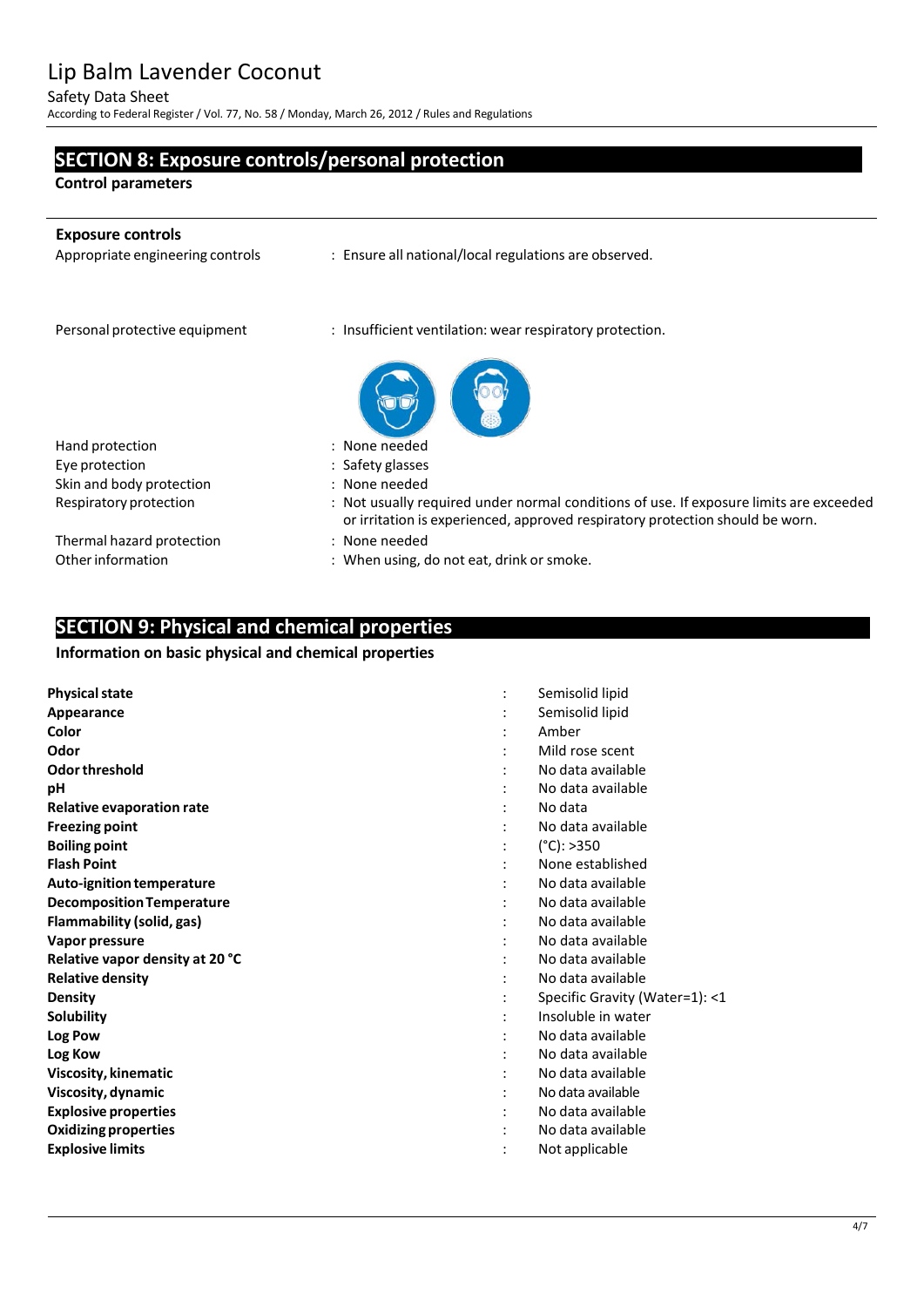Safety Data Sheet According to Federal Register/ Vol. 77, No. 58 / Monday, March 26, 2012 / Rules and Regulations

#### **Other information**

No additional information available

## **SECTION 10: Stability and reactivity**

**Reactivity: Stable**

**Chemical Stability:** Stable under recommended handling and storage conditions(see section 7).

**Possibility of Hazardous Reactions:** Not expected

**Conditions To Avoid:** Avoid open flame. Direct sunlight.

**IncompatibleMaterials:** None noted

**Hazardous Decomposition Products:** None noted

# **SECTION 11: Toxicological information**

#### **Information on toxicological effects**

Acute toxicity: Not classified

| Oil mixture                                                                          |            |  |  |
|--------------------------------------------------------------------------------------|------------|--|--|
| LD50 animal                                                                          | Not tested |  |  |
| <b>Skin corrosion/irritation: Not classified</b>                                     |            |  |  |
| Serious eye damage/irritation: Not expected                                          |            |  |  |
| <b>Respiratory or skin sensitization: Not classified</b>                             |            |  |  |
| Germ cell mutagenicity: Not classified                                               |            |  |  |
| Carcinogenicity: Not classified                                                      |            |  |  |
| <b>Reproductive toxicity: Not classified</b>                                         |            |  |  |
| <b>Specific target organ toxicity (single exposure):</b> Not classified              |            |  |  |
| Specific target organ toxicity (repeated exposure): Not classified                   |            |  |  |
| Aspiration hazard: Not classified                                                    |            |  |  |
| Symptoms/injuries after inhalation: Not classified                                   |            |  |  |
| Symptoms/injuries after eye contact: Not classified                                  |            |  |  |
| Symptoms/injuries after ingestion: Ingestion may cause nausea, vomiting and diarrhea |            |  |  |
| <b>Toxicity</b>                                                                      |            |  |  |
| <b>Nontoxic</b>                                                                      |            |  |  |
|                                                                                      |            |  |  |
|                                                                                      |            |  |  |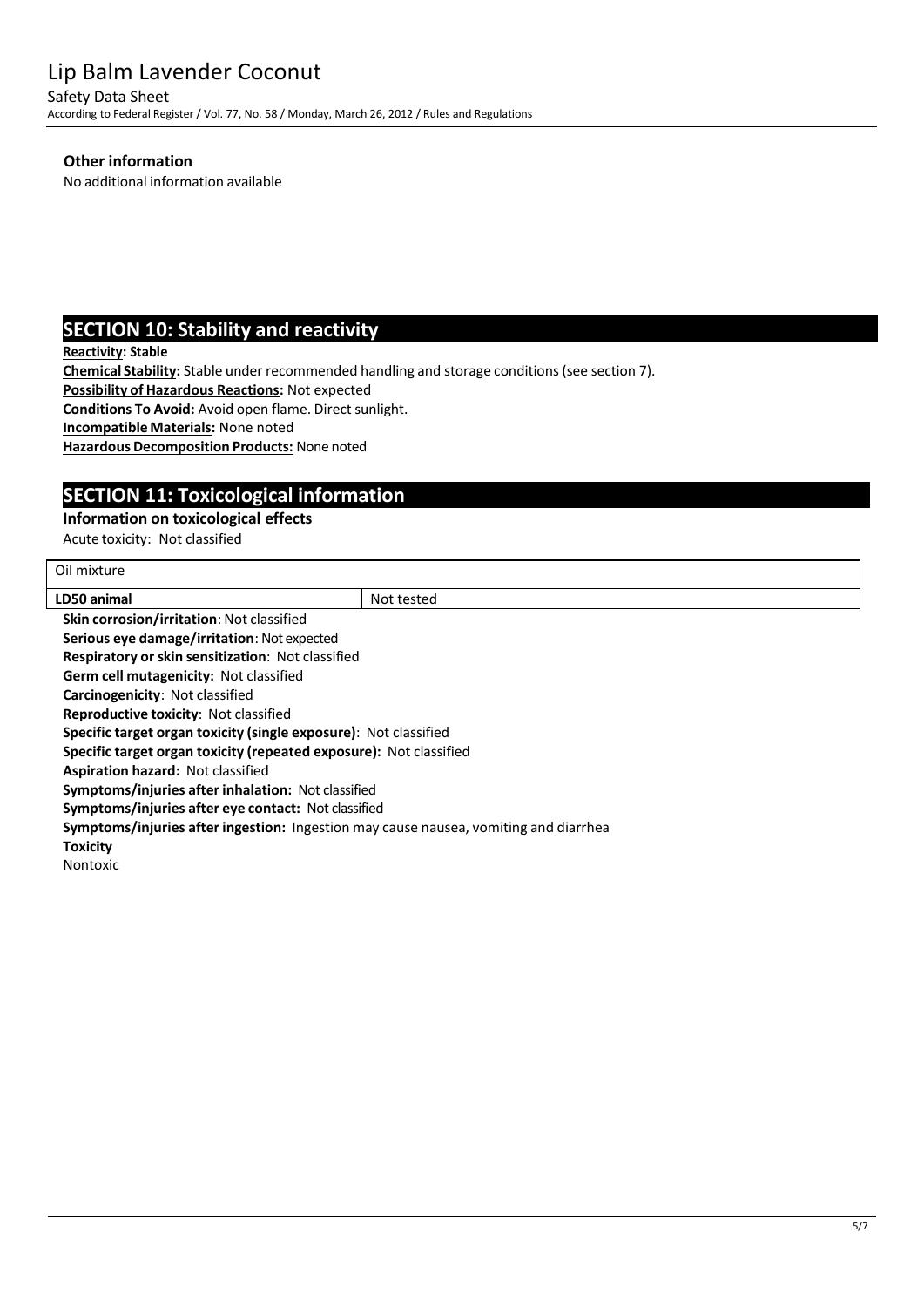#### Safety Data Sheet

According to Federal Register/ Vol. 77, No. 58 / Monday, March 26, 2012 / Rules and Regulations

| <b>SECTION 12: Ecological information</b>              |                 |  |  |
|--------------------------------------------------------|-----------------|--|--|
| Substance or mixture                                   |                 |  |  |
| None established<br>Ecotoxicity                        |                 |  |  |
| <b>Persistence and degradability</b>                   |                 |  |  |
| Lotion mixture                                         |                 |  |  |
| Persistence and degradability<br>Readily biodegradable |                 |  |  |
| <b>Bioaccumulative potential</b>                       |                 |  |  |
| Substance or mixture                                   |                 |  |  |
| <b>Bioaccumulative potential</b>                       | Not established |  |  |
| <b>Mobility in soil</b>                                |                 |  |  |
| No additional information available                    |                 |  |  |

#### **Other adverse effects**

**Other information:** Avoid release to the environment.

### **SECTION 13: Disposal considerations**

#### **Waste treatment methods**

**Regional legislation (waste):** U.S. - RCRA (Resource Conservation & Recovery Act) - Basis for Listing - Appendix VII. U.S. - RCRA (Resource Conservation & Recovery Act) - Constituentsfor Detection Monitoring. U.S. - RCRA (Resource Conservation & Recovery Act) - List for Hazardous Constituents. U.S. - RCRA (Resource Conservation & Recovery Act) - Phase 4 LDR Rule - Universal Treatment Standards. U.S. - RCRA (Resource Conservation & Recovery Act) - TSD Facilities Ground Water Monitoring. U.S. - RCRA (Resource Conservation & Recovery Act) - U Series Wastes - Acutely Toxic Wastes & Other Hazardous Characteristics.

Waste disposal recommendations: Dispose of contents/container in accordance with local/regional/national/international regulations.

Additional information: Handle empty containers with care because residual vapors are flammable.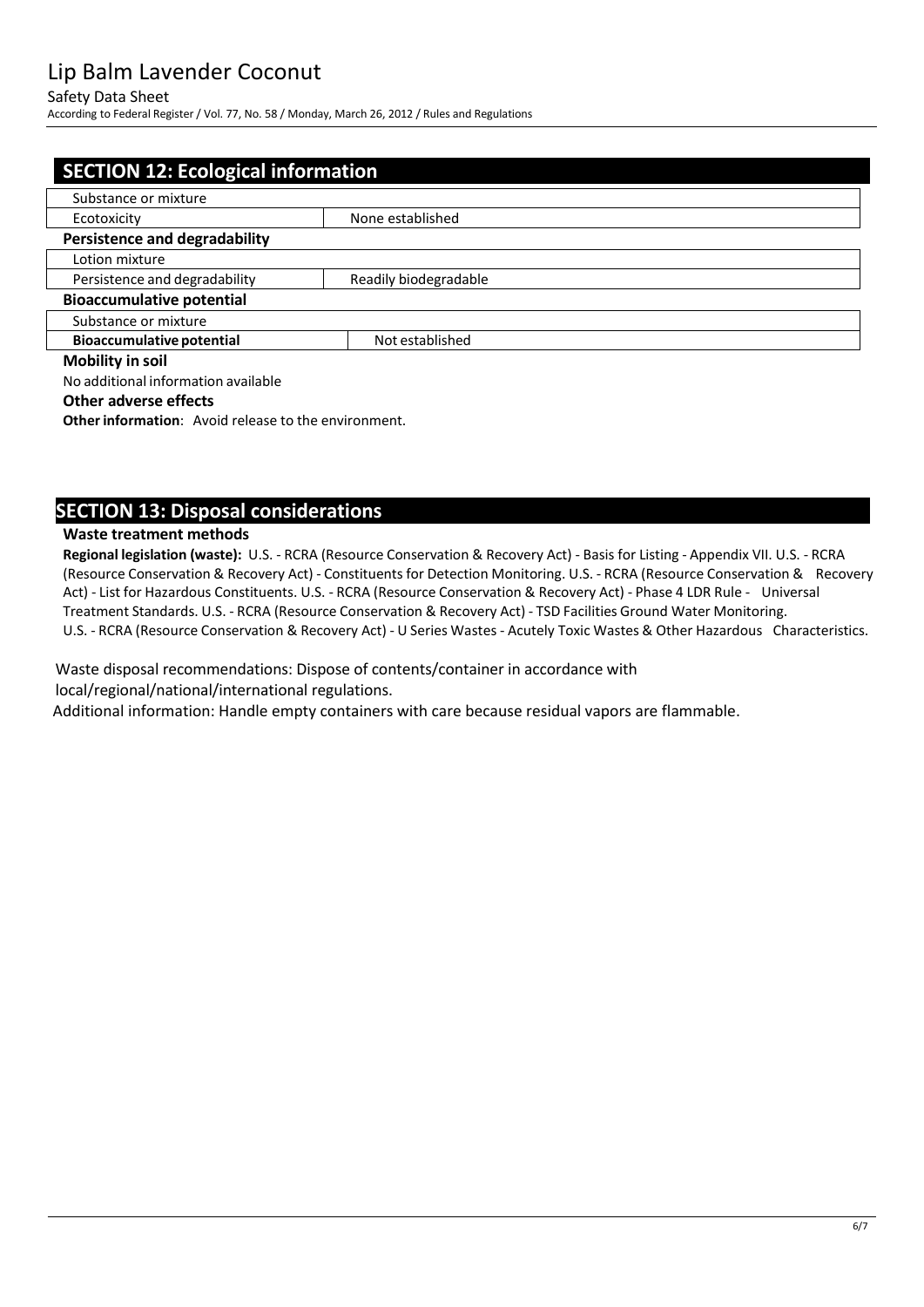#### Safety Data Sheet

According to Federal Register/ Vol. 77, No. 58 / Monday, March 26, 2012 / Rules and Regulations

### **SECTION 14: Transport information**

In accordance with ICAO/IATA/DOT/TDG Not regulated

# **SECTION 15: Regulatory information**

### **US Federal regulations**

Oil Mixture

| <b>Hazard classifications</b> | Combustible oil. |
|-------------------------------|------------------|
|                               |                  |